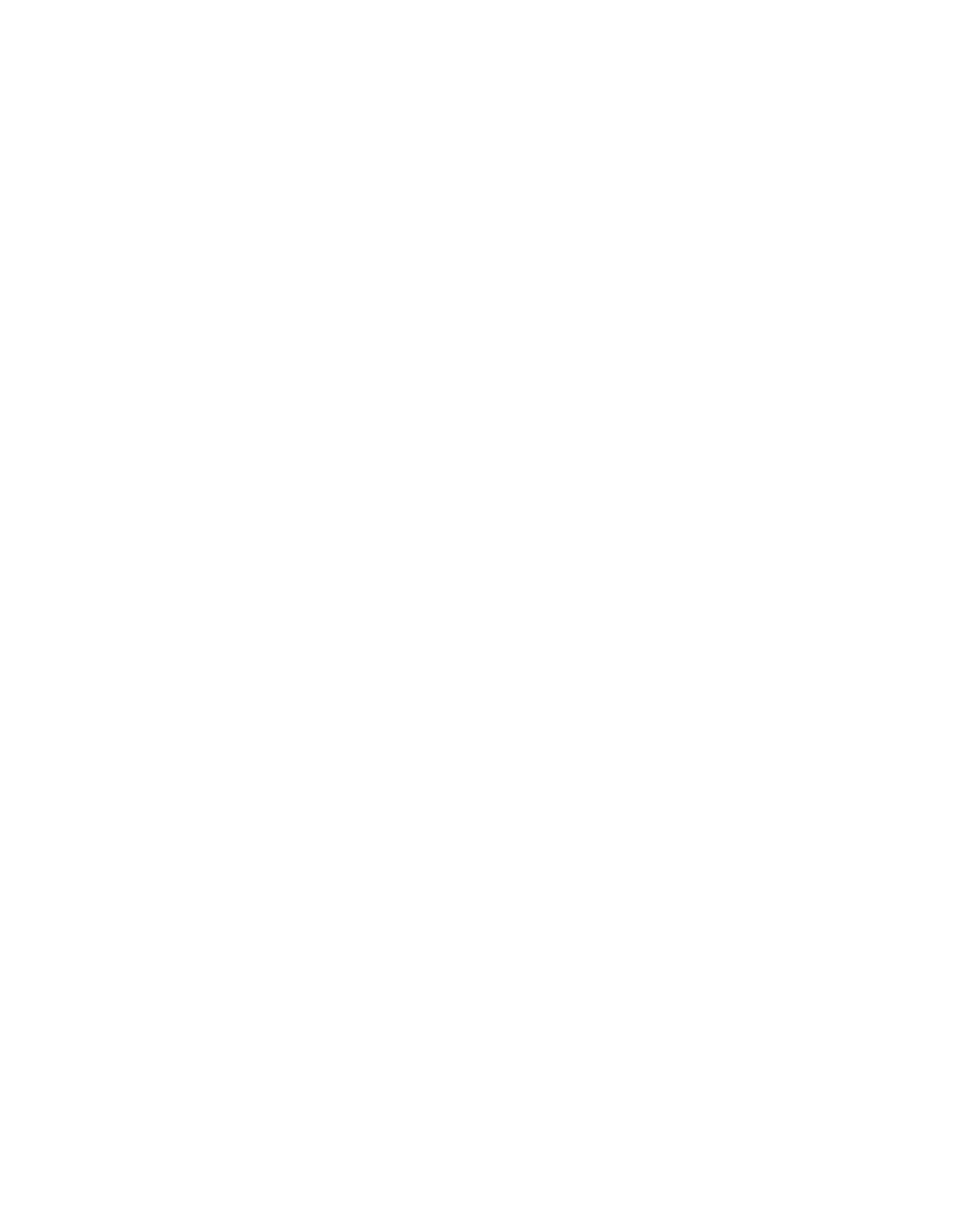| <b>Scientific Name</b>                    | Common Name                                               | Federal<br><b>Status</b> | <b>State</b><br><b>Status</b> | <b>CNPS</b><br>Rare<br>Plant<br>Rank | <b>Habitat</b>                                                                                                                                                            | Habitat<br>Present/<br><b>Potential for Occurrence</b><br>Absent   |                                                                                                                               |  |
|-------------------------------------------|-----------------------------------------------------------|--------------------------|-------------------------------|--------------------------------------|---------------------------------------------------------------------------------------------------------------------------------------------------------------------------|--------------------------------------------------------------------|-------------------------------------------------------------------------------------------------------------------------------|--|
|                                           |                                                           |                          |                               |                                      | <b>Plants</b>                                                                                                                                                             |                                                                    |                                                                                                                               |  |
| Astragalus tener var.<br>ferrisiae        | Ferris' milk-vetch                                        |                          |                               | 1B.1                                 | Vernally mesic meadows and seeps, and subalkaline<br>flats in valley and foothill grasslands. Elev: 7-246 ft.<br>(2-75 m.) Blooms: April-May (CNPS 2014)                  | P                                                                  | May occur. Seasonal wetlands provide suitable<br>habitat.                                                                     |  |
| Brasenia schreberi                        | watershield                                               |                          |                               | 2B.3                                 | Freshwater marshes and swamps. Elev: 98-7,218<br>feet (30-2,200 m.) Blooms: June-September (CNPS<br>2014).                                                                | Α                                                                  | Not likely to occur. PSA is below species elevation<br>range.                                                                 |  |
| Carex comosa                              | bristly sedge                                             |                          |                               | 2B.1                                 | Coastal prairies, valley and foothill grasslands, as<br>well as marshes, swamps and lake margins. Elev: 0-<br>2,051 feet (0-625 m.) Blooms: May-September<br>(CNPS 2014). | P                                                                  | May occur. Seasonal wetlands and seasonal marsh<br>provide suitable habitat.                                                  |  |
| Castilleja campestris<br>ssp. succulenta  | succulent owl's-clover                                    | <b>FT</b>                | SF                            | 1B.1                                 | Acidic vernal pools. Elev: 164-2,461 ft (50-750m).<br>Blooms: Apr-May (CNPS 2014.                                                                                         | Α                                                                  | Not likely to occur. Suitable habitat not present and<br>PSA is below species elevation range.                                |  |
| Cicuta maculata var.<br>bolanderi         | Bolander's water-hemlock                                  |                          |                               | 2B.1                                 | Coastal, fresh or brackish marshes and swamps.<br>Elev: 0-656 ft. (0-200 m.) Blooms: July-Sept (CNPS<br>$2014$ ).                                                         | A                                                                  | Not likely to occur. Seasonal marsh too dry to<br>provide suitable habitat.                                                   |  |
| Cuscuta obtusiflora var.<br>glandulosa    | Peruvian dodder                                           |                          |                               | 2B.2                                 | Freshwater marshes and swamps. Elev: 49-919 ft.<br>(15-280 m.) Blooms: July-Oct (CNPS 2014).<br>Vernal pools and mesic valley and foothill                                | A                                                                  | Not likely to occur. Seasonal marsh too dry to<br>provide suitable habitat.                                                   |  |
| Downingia pusilla                         | dwarf downingia                                           |                          |                               | 2B.2                                 | grasslands. Elev: 3-1,459 ft. (1-445 m.) Blooms: Mar-<br>May (CNPS 2014).<br>Clay soils in marshes, swamps, lake margins and                                              | P                                                                  | May occur. Seasonal wetlands provide suitable<br>habitat.                                                                     |  |
| Gratiola heterosepala                     | Boggs Lake hedge-hyssop                                   |                          | SE                            | 1B.2                                 | vernal pools. Elev: 33-7,792 ft. (10-2,375 m.)<br>Blooms: April-August (CNPS 2014).                                                                                       | P                                                                  | May occur. Seasonal wetlands provide suitable<br>habitat.                                                                     |  |
| Hibiscus Iasiocarpus<br>var. occidentalis | woolly rose-mallow                                        |                          |                               | 1B.2                                 | Freshwater marshes and swamps. Elev: 0-394 ft. (0-<br>120 m.) Blooms: June-September (CNPS 2014).                                                                         | A                                                                  | Not likely to occur. Seasonal marsh too dry to<br>provide suitable habitat.                                                   |  |
| Juglans hindsii                           | Northern California black<br>walnut                       |                          |                               | 1B.1                                 | Riparian forest/woodland, Elev: 0-1.444 feet (0-440<br>m.) Blooms: Apr-May (CNPS 2014).                                                                                   | Α                                                                  | Native occurrence not likely to occur. Riparian<br>woodland around perennial marsh was created.                               |  |
| Juncus leiospermus var.<br>ahartii        | Ahart's dwarf rush                                        |                          |                               | 1B.2                                 | Mesic valley and foothill grasslands. Elev: 98-751 ft.<br>(30-229 m.) Blooms: March-May (CNPS 2014).                                                                      | A                                                                  | Not likely to occur. PSA is below species elevation<br>range.                                                                 |  |
| Lathyrus jepsonii var.<br>jepsonii        | Delta tule pea                                            |                          |                               | 1B.2                                 | Freshwater and brackish marshes and swamps. Elev:<br>0-13 ft. (0-4 m.) Blooms: May-Sept (CNPS 2014).                                                                      | Α                                                                  | Not likely to occur. PSA is above species elevation<br>range                                                                  |  |
| Legenere limosa                           | legenere                                                  |                          |                               | 1B.1                                 | Vernal pools. Elev: 3-2,887 ft (1-880 m) Blooms:<br>Apr-June (CNPS 2014).                                                                                                 | p                                                                  | May occur. Seasonal wetlands provide suitable<br>habitat.                                                                     |  |
| Lepidium latipes var.<br>heckardii        | Heckard's pepper-grass                                    |                          |                               | 1B.2                                 | Alkaline flats in valley and foothill grasslands. Elev:<br>7-656 feet (2-200 m.) Blooms: March-May (CNPS<br>2014                                                          | A                                                                  | Not likely to occur. Suitabble habitat not present.                                                                           |  |
| Lilaeopsis masonii                        | Mason's lilaeopsis                                        |                          | SR                            | 1B.1                                 | Riparian scrub, and brackish or freshwater marshes<br>and swamps. Elev: 3-33 ft. (0-10 m.) Blooms: Apr-<br>Nov (CNPS 2014).                                               | A                                                                  | Not likely to occur. Seasonal marsh too dry to<br>provide suitable habitat.                                                   |  |
| Limosella australis                       | Delta mudwort                                             |                          |                               | 2B.1                                 | Usually mud banks in riparian scrub, and freshwater<br>or brackish marshes and swamps. Elev: 0-10 ft. (0-3<br>m.) Blooms: May-Aug (CNPS 2014).                            | A                                                                  | Not likely to occur. Seasonal marsh too dry to<br>provide suitable habitat and PSA is above species<br>elevation range.       |  |
|                                           | slender Orcutt grass<br>Critical Habitat, slender         | FT.                      | SF                            | 1 <sub>B</sub> .1                    | Vernal pools. Elev: 115-5,774 ft. (35-1,760 m.)                                                                                                                           | Not likely to occur. PSA is below species elevation<br>A<br>range. |                                                                                                                               |  |
| Orcuttia tenuis                           | Orcutt grass                                              | X                        |                               |                                      | Blooms: May-October (CNPS 2014).                                                                                                                                          | A                                                                  | Critical habitat not present.<br>Not likely to occur. PSA is below species elevation                                          |  |
|                                           | Sacramento Orcutt grass<br>Critical Habitat, Sacramento   | FE                       | SE                            | 1B.1                                 | Vernal pools. Elev: 98-328 ft. (30-100 m.) Blooms:                                                                                                                        | Α                                                                  | range                                                                                                                         |  |
| Orcuttia viscida                          | Orcutt grass                                              | X                        |                               |                                      | Apr-Sep (CNPS 2014).<br>Assorted shallow freshwater marshes and swamps.<br>Elev: 0-2,133 ft. (0-650 m.) Blooms: May-October                                               | Α                                                                  | Critical habitat not present.<br>Not likely to occur. Seasonal marsh too dry to                                               |  |
| Sagittaria sanfordii                      | Sanford's arrowhead                                       |                          |                               | 1B.2                                 | (CNPS 2014).<br>Lower montane coniferous forest, meadows, seeps,<br>marshes, and swamps. Elev: 0-6,890 feet (0-2,100                                                      | Α                                                                  | provide suitable habitat.<br>Not likely to occur. Seasonal marsh too dry to                                                   |  |
| Scutellaria galericulata                  | marsh skullcap                                            |                          |                               | 2B.2                                 | m.) Blooms: Jun-Sep (CNPS 2014).<br>Marshes, swamps, mesic meadows and seeps. Elev:                                                                                       | A                                                                  | provide suitable habitat.                                                                                                     |  |
| Scutellaria laterifolia                   | side-flowering skullcap                                   |                          |                               | 2B.2                                 | 0-1,640 feet (0-500 m.) Blooms: Jul-Sep (CNPS<br>2014).                                                                                                                   | Α                                                                  | Not likely to occur. Seasonal marsh too dry to<br>provide suitable habitat.<br>Not likely to occur. Seasonal marsh too dry to |  |
| Symphyotrichum<br>lentum                  | Suisun Marsh aster                                        |                          |                               | 1B.2                                 | Brackish and freshwater marshes and swamps. Elev:<br>0-10 ft. (0-3 m.) Blooms: May-Nov (CNPS 2014).<br>Marshes & swamps, valley & foothill grassland                      | Α                                                                  | provide suitable habitat and PSA is above species<br>elevation range.                                                         |  |
| Trifolium hydrophilum                     | saline clover                                             |                          |                               | 1B.2                                 | (mesic, alkaline), and vernal pools. Elev: 0-984 ft (0-<br>300m) Blooms: Apr-June (CNPS 2014).                                                                            | P                                                                  | May occur. Seasonal wetlands and seasonal marsh<br>provide suitable habitat.                                                  |  |
| <b>Branchinecta</b>                       |                                                           |                          |                               |                                      | <b>Invertebrates</b><br>Vernal pools, often large and turbid pools (USFWS                                                                                                 |                                                                    | May occur. Seasonal wetlands provide suitable                                                                                 |  |
| conservatio                               | conservancy fairy shrimp                                  | FE                       |                               |                                      | 2005)                                                                                                                                                                     | P                                                                  | habitat<br>May occur. Seasonal wetlands provide suitable                                                                      |  |
|                                           | vernal pool fairy shrimp<br>Critical Habitat, vernal pool | FT                       |                               |                                      | Found only in vernal pools and ephemeral<br>wetlands. Distributed throughout the Central Valley,                                                                          | P                                                                  | habitat.                                                                                                                      |  |
| Branchinecta lynchi                       | fairy shrimp                                              | X                        |                               |                                      | including Sacramento County (USFWS 2005).                                                                                                                                 | A                                                                  | Critical habitat not present.                                                                                                 |  |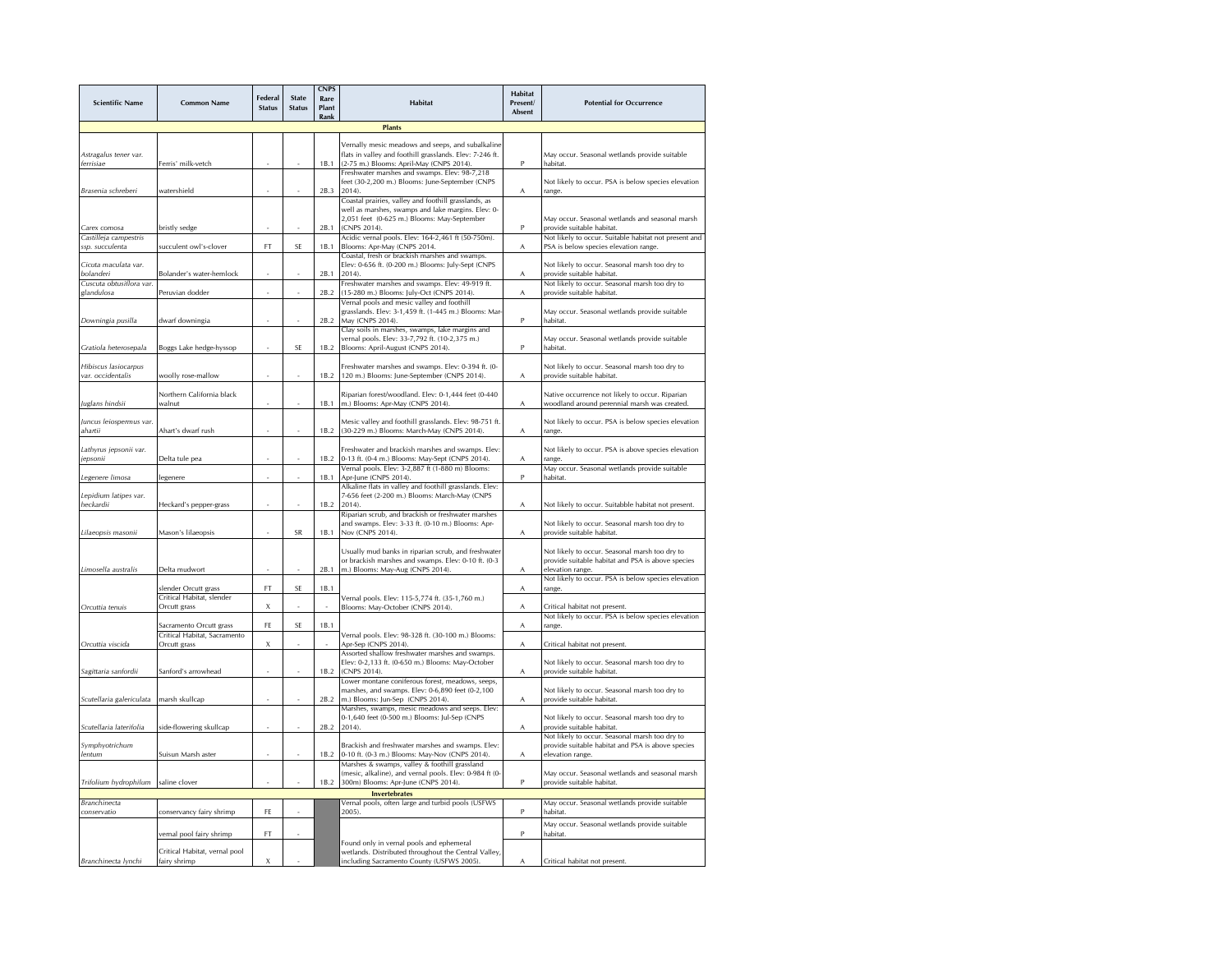|                                       | valley elderberry longhorn                      |    |           |  |                                                                                                          |   | Not likely to occur. Elderberry hostplant not |
|---------------------------------------|-------------------------------------------------|----|-----------|--|----------------------------------------------------------------------------------------------------------|---|-----------------------------------------------|
|                                       | beetle                                          | FT |           |  | Dependent on hostplant, elderberry (Sambucus                                                             | А | present.                                      |
|                                       |                                                 |    |           |  | spp.), which generally grows in riparian woodlands<br>and upland habitats of the Central Valley. Current |   |                                               |
| Desmocerus                            | Critical Habitat, valley                        |    |           |  | distribution in the Central Valley from Shasta                                                           |   |                                               |
| californicus dimorphus                | elderberry longhorn beetle                      | X  |           |  | County to Fresno County (USFWS 1999)                                                                     | A | Critical habitat not present                  |
|                                       |                                                 |    |           |  | Only known from greater Jepson Prairie area in                                                           |   |                                               |
| Elaphrus viridis                      | delta green ground beetle                       | FT |           |  | south-central Solano County in grassland areas<br>interspersed with vernal pools (USFWS 2005).           | А | Not likely to occur. Outside species range.   |
|                                       |                                                 |    |           |  |                                                                                                          |   |                                               |
|                                       |                                                 |    |           |  | Wide variety of ephemeral wetland habitats,                                                              |   | May occur. Seasonal wetlands provide suitable |
|                                       | vernal pool tadpole shrimp                      | FE |           |  | including vernal pools. Distributed throughout                                                           | P | habitat.                                      |
|                                       | Critical Habitat, vernal pool<br>tadpole shrimp | X  |           |  | Central Valley and San Francisco Bay area (USFWS                                                         | A | Critical habitat not present.                 |
| Lepidurus packardi                    |                                                 |    |           |  | 2005).                                                                                                   |   |                                               |
|                                       |                                                 |    |           |  | Fish<br>Intire coast of California. Spawning occurs in                                                   |   |                                               |
|                                       |                                                 |    |           |  | Sacramento River and Klamath River (USFWS                                                                |   |                                               |
|                                       |                                                 |    |           |  | 1996). Oceanic waters, bays, and estuaries during                                                        |   |                                               |
|                                       |                                                 |    |           |  | non-spawning season. Spawning habitat - deep                                                             |   |                                               |
|                                       |                                                 |    |           |  | pools in large, turbulent, freshwater mainstems                                                          |   |                                               |
| Acispenser medirostris                | green sturgeon                                  | FT | SSC       |  | (NMFS 2005).                                                                                             | A | Not likely. Suitable habitat not present.     |
|                                       |                                                 |    |           |  | Historically, Central Valley sloughs, slow-moving                                                        |   |                                               |
|                                       |                                                 |    |           |  | rivers, and lakes with beds of rooted emergent                                                           |   |                                               |
|                                       |                                                 |    |           |  | aquatic vegetation. Current distribution is artificially                                                 |   |                                               |
| Archoplites interruptus               | Sacramento perch                                |    | SSC       |  | atocked farm ponds and reservoirs (USFWS 1995).                                                          | A | Not likely. Suitable habitat not present.     |
|                                       |                                                 |    |           |  |                                                                                                          |   |                                               |
|                                       |                                                 |    |           |  | Distribution includes the Sacramento River below                                                         |   |                                               |
|                                       | delta smelt                                     | FT | <b>SE</b> |  | Isleton, San Joaquin River below Mossdale, and                                                           | A | Not likely. Suitable habitat not present.     |
|                                       |                                                 |    |           |  | Suisun Bay. Spawning areas include the Sacramento                                                        |   |                                               |
|                                       |                                                 |    |           |  | River below Sacramento, Mokelumne River system,                                                          |   |                                               |
| Hypomesus                             | Critical Habitat, delta smelt                   |    |           |  | Cache Slough, the delta, and Montezuma Slough                                                            |   |                                               |
| transpacificus                        |                                                 | X  |           |  | (USFWS 1995)<br>Adults require clean, gravelly riffles in permanent                                      | Α | Critical habitat not present.                 |
|                                       |                                                 |    |           |  | streams for spawning, while the ammocoetes                                                               |   |                                               |
|                                       |                                                 |    |           |  | require sandy backwaters or stream edges in which                                                        |   |                                               |
|                                       |                                                 |    |           |  | to bury themselves, where water quality is                                                               |   |                                               |
|                                       |                                                 |    |           |  | continuously high and temperatures do not exceed                                                         |   |                                               |
| Lampetra ayresii                      | river lamprey                                   |    | SSC       |  | 25°C (Moyle et. al).                                                                                     | Α | Not likely. Suitable habitat not present.     |
|                                       |                                                 |    |           |  | Small to large streams in a low to mid-elevation                                                         |   |                                               |
|                                       |                                                 |    |           |  | environment. May also inhabit lakes or reservoirs.                                                       |   |                                               |
|                                       |                                                 |    |           |  | Their preferred stream temperature might easily                                                          |   |                                               |
|                                       |                                                 |    |           |  | exceed 20°C, though these fish do not favor low                                                          |   |                                               |
|                                       |                                                 |    |           |  | dissolved oxygen levels. Therefore the hardhead                                                          |   |                                               |
|                                       |                                                 |    |           |  | minnow is usually found in clear deep streams with<br>a slow but present flow. Though spawning may       |   |                                               |
|                                       |                                                 |    |           |  | occur in pools, runs, or riffles, the bedding area will                                                  |   |                                               |
| Mylopharodon                          |                                                 |    |           |  | ypically be characterized by gravel and rocky                                                            |   |                                               |
| conocephalus                          | hardhead                                        |    | SSC       |  | substrate (CalFish 2014).                                                                                | Α | Not likely. Suitable habitat not present.     |
|                                       |                                                 |    |           |  |                                                                                                          |   |                                               |
|                                       |                                                 |    |           |  |                                                                                                          |   |                                               |
|                                       | Central Valley steelhead                        | FT |           |  | Spawning habitat - gravel-bottomed, fast-flowing,                                                        | A | Not likely. Suitable habitat not present.     |
|                                       |                                                 |    |           |  | well-oxygenated rivers and streams. Non-spawning<br>- estuarine, marine waters (Busby 1996).             |   |                                               |
|                                       | Critical Habitat, Central                       |    |           |  |                                                                                                          |   |                                               |
| Oncorhynchus mykiss                   | Valley steelhead                                | X  |           |  |                                                                                                          | A | Critical habitat not present.                 |
|                                       | Central Valley spring-run                       |    |           |  |                                                                                                          |   |                                               |
|                                       | chinook salmon                                  | FT | ST        |  |                                                                                                          | A | Not likely. Suitable habitat not present.     |
|                                       | Critical Habitat, Central                       |    |           |  |                                                                                                          |   |                                               |
|                                       | Valley spring-run chinook<br>salmon             | X  |           |  |                                                                                                          | A | Critical habitat not present.                 |
|                                       | winter-run chinook salmon.                      |    |           |  | Spawning habitat - fast moving, freshwater streams                                                       |   |                                               |
|                                       | Sacramento River                                | FE | SE        |  | and rivers. Juvenile habitat - brackish estuaries.                                                       | Α | Not likely. Suitable habitat not present.     |
|                                       | Critical Habitat, winter-run                    |    |           |  | Non-spawning - marine waters (Myers 1998).                                                               |   |                                               |
|                                       | chinook salmon, Sacramento                      |    |           |  |                                                                                                          |   |                                               |
|                                       | River<br>chinook salmon, Central                | Χ  |           |  |                                                                                                          | Α | Critical habitat not present.                 |
| Oncorhynchus<br>tshawytscha           | Valley fall/late fall-run ESU                   |    | SSC       |  |                                                                                                          | Α | Not likely. Suitable habitat not present.     |
|                                       |                                                 |    |           |  |                                                                                                          |   |                                               |
|                                       |                                                 |    |           |  | Prefer slow-moving sections of freshwater rivers and                                                     |   |                                               |
|                                       |                                                 |    |           |  | sloughs. Most abundant in Suisun Bay and Marsh                                                           |   |                                               |
| Pogonichthys                          |                                                 |    |           |  | region. Largely absent from Sacramento River                                                             |   |                                               |
| macrolepidotus                        | Sacramento splittail                            |    | SSC       |  | except during spawning (USFWS 1995).                                                                     | Α | Not likely. Suitable habitat not present.     |
|                                       |                                                 |    |           |  | Adults and juveniles require salt or brackish estuary                                                    |   |                                               |
|                                       |                                                 |    |           |  | waters. Spawning takes place in freshwater over                                                          |   |                                               |
| Spirinchus thaleichthys longfin smelt |                                                 | FC | ST/SSC    |  | sandy-gravel substrates, rocks, and aquatic plants<br>(Moyle et. al).                                    | A | Not likely. Suitable habitat not present.     |
|                                       |                                                 |    |           |  |                                                                                                          |   |                                               |
|                                       |                                                 |    |           |  | <b>Amphibians</b>                                                                                        |   |                                               |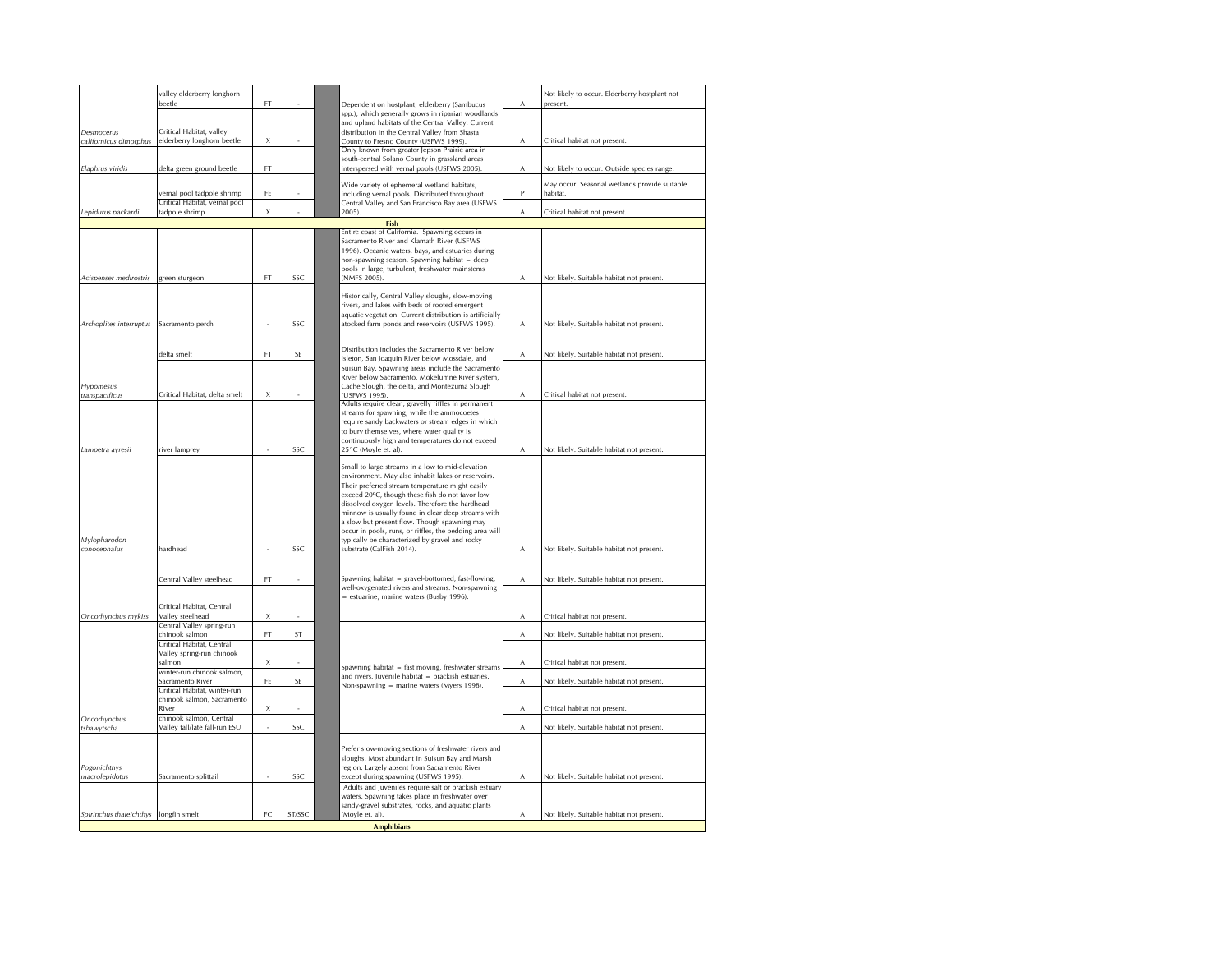|                     |                              |     |     | Occurs in grasslands of the Central Valley and oak                                                         |   |                                                     |
|---------------------|------------------------------|-----|-----|------------------------------------------------------------------------------------------------------------|---|-----------------------------------------------------|
|                     |                              |     |     | savannah communities in the Central valley, the                                                            |   |                                                     |
|                     |                              |     |     | Sierra Nevada and Coast ranges, and the San<br>Francisco Bay area. Needs seasonal or semi-                 |   |                                                     |
|                     |                              |     |     | permanent wetlands to reproduce, and terrestrial                                                           |   |                                                     |
| Ambystoma           | California tiger salamander, |     |     | habitat with active ground squirrel or gopher                                                              |   | Not likely to occur. History of disturbance         |
| californiense       | central population           | FT  | ST  | burrows (Bolster 2010).                                                                                    | A | precludes the presence of this species.             |
|                     |                              |     |     | Found mainly near ponds in humid forests,                                                                  |   |                                                     |
|                     |                              |     |     | woodlands, grasslands, coastal scrub, and                                                                  |   |                                                     |
|                     |                              |     |     | streamsides with plant cover. Most common in<br>lowlands or foothills. Frequently found in woods           |   |                                                     |
|                     |                              |     |     | adjacent to streams. Breeding habitat is in                                                                |   |                                                     |
|                     |                              |     |     | permanent or ephemeral water sources; lakes,                                                               |   |                                                     |
|                     |                              |     |     | ponds, reservoirs, slow streams, marshes, bogs, and                                                        |   |                                                     |
|                     |                              |     |     | swamps. Ephemeral wetland habitats require animal                                                          |   |                                                     |
|                     |                              |     |     | burrows or other moist refuges for estivation when                                                         |   |                                                     |
|                     |                              |     |     | the wetlands are dry. From sea level to 5,000 ft.                                                          |   | Not likely to occur. Breeding habitat not present.  |
| Rana draytonii      | California red-legged frog   | FT  | SSC | (1,525 m.) (Nafis 2013).                                                                                   | Α | Largely extirpated form the Central Valley.         |
|                     |                              |     |     | Open areas with sandy/gravelly soils. Variable                                                             |   |                                                     |
|                     |                              |     |     | habitats including mixed woodlands, grasslands,                                                            |   |                                                     |
|                     |                              |     |     | coastal sage scrub, chaparral, sandy washes,                                                               |   |                                                     |
|                     |                              |     |     | lowlands, river floodplains, alluvial fans, playas,                                                        |   |                                                     |
|                     |                              |     |     | alkali flats, foothills, and mountains, Rainpools                                                          |   |                                                     |
|                     |                              |     |     | which do not contain bullfrogs, fish, or crayfish are                                                      |   | Not likely to occur. Suitable soils not present and |
| Spea hammondii      | western spadefoot            |     | SSC | necessary for breeding (Nafis 2014).                                                                       | A | history of disturbance.                             |
|                     |                              |     |     | <b>Reptiles</b>                                                                                            |   |                                                     |
|                     |                              |     |     | Found in ponds, lakes, rivers, streams, creeks,                                                            |   |                                                     |
|                     |                              |     |     | marshes, and irrigation ditches, with abundant<br>vegetation, and either rocky or muddy bottoms, in        |   |                                                     |
|                     |                              |     |     | woodland, forest, and grassland. In streams, prefers                                                       |   |                                                     |
|                     |                              |     |     | pools to shallower areas. Logs, rocks, cattail mats,                                                       |   |                                                     |
|                     |                              |     |     | and exposed banks are required for basking. May                                                            |   |                                                     |
|                     |                              |     |     | enter brackish water and even seawater. Found at                                                           |   |                                                     |
|                     |                              |     |     | elevations from sea level to over 5,900 ft (1,800 m).                                                      |   | Not likely to occur. Suitable habitat not present.  |
| Emvs marmorata      | western pond turtle          |     | SSC | (Nafis 2014).                                                                                              | A | Seasonal marsh too dry to support species.          |
|                     |                              |     |     | Marshes, sloughs, ponds, small lakes, low gradient                                                         |   |                                                     |
|                     |                              |     |     | streams, irrigation and drainage canals, rice fields<br>and their associated uplands. Upland habitat       |   |                                                     |
|                     |                              |     |     | should have burrows or other soil crevices suitable                                                        |   |                                                     |
|                     |                              |     |     | for snakes to reside during their dormancy period                                                          |   |                                                     |
|                     |                              |     |     | (November- mid March). Ranges in the Central                                                               |   |                                                     |
|                     |                              |     |     | Valley from Butte County to Buena Vista Lake in                                                            |   | Not likely to occur. Suitable habitat not present.  |
|                     |                              |     |     | Kern County. Endemic to valley floor wetlands                                                              |   | Seasonal marsh and drainage ditches too dry to      |
| Thamnophis gigas    | giant garter snake           | FT. | ST  | (USFWS 2012).                                                                                              | A | support species.                                    |
|                     |                              |     |     | <b>Birds</b>                                                                                               |   |                                                     |
|                     |                              |     |     | vest in wetlands or in dense vegetation near open                                                          |   |                                                     |
|                     |                              |     |     | water. Dominant nesting substrates: cattails,                                                              |   |                                                     |
|                     |                              |     |     | bulrushes, blackberry, agricultural silage. Nesting<br>substrate must either be flooded, spinous, or in    |   | May occur. Dense vegetaton around seasonal marsh    |
|                     |                              |     |     | some way defended against predators (Hamilton                                                              |   | may provide suitable nesting habitat; however,      |
| Agelaius tricolor   | tricolored blackbird         |     | SSC | 2004).                                                                                                     | P | marsh may be too dry to support species.            |
|                     |                              |     |     |                                                                                                            |   |                                                     |
|                     |                              |     |     | In the foothills and lowlands west of the                                                                  |   |                                                     |
|                     |                              |     |     | Cascades/Sierras. Dry, dense grasslands, especially                                                        |   |                                                     |
| Ammodramus          |                              |     |     | those with a variety of grasses and tall forbs and                                                         |   |                                                     |
| savannarum          | grasshopper sparrow          |     | SSC | scattered shrubs for singing perches (CDFW 2014b)                                                          | P | May occur. Suitable habitat present.                |
|                     |                              |     |     | Uncommon resident and migrant throughout                                                                   |   |                                                     |
|                     |                              |     |     | California, except center of Central Valley. Habitat<br>typically rolling foothills, mountain areas, sage- |   | Unlikely to occur. Not known to nest in center of   |
| Aquila chrysaetos   | golden eagle                 |     | FP  | juniper flats, desert (CDFW 2014b).                                                                        | A | Central Valley                                      |
|                     |                              |     |     |                                                                                                            |   |                                                     |
|                     |                              |     |     | Open, flat expanses with short, sparse vegetation                                                          |   |                                                     |
|                     |                              |     |     | and few shrubs, level to gentle topography and well-                                                       |   |                                                     |
|                     |                              |     |     | drained soils. Requires underground burrows or                                                             |   |                                                     |
|                     |                              |     |     | cavities for nesting and roosting. Can use rock<br>cavities, debris piles, pipes and culverts if burrows   |   |                                                     |
|                     |                              |     |     | unavailable. Habitats include grassland, shrub                                                             |   |                                                     |
|                     |                              |     |     | steppe, desert, agricultural land, vacant lots and                                                         |   | May occur. Suitable habitat present in open areas   |
| Athene cunicularia  | burrowing owl                |     | SSC | pastures (CDFW 2014b).                                                                                     | P | throughout PSA.                                     |
|                     |                              |     |     | Nests in stands with few trees in riparian areas,                                                          |   |                                                     |
|                     |                              |     |     | juniper-sage flats, and oak savannah in the Central                                                        |   |                                                     |
|                     |                              |     |     | Valley. Forages in adjacent grasslands, agricultural                                                       | p | May occur. Suitable nesting and foraging habitat    |
| Buteo swainsoni     | Swainson's hawk              |     | ST  | fields and pastures (CDFW 2014b).                                                                          |   | throughout PSA                                      |
|                     |                              |     |     | Prefers redwood and Douglas fir habitats with nest                                                         |   |                                                     |
|                     |                              |     |     | sites in large hollow trees and snags, especially tall,                                                    |   | Unlikely to occur. Suitable nesting habitat not     |
| Chaetura vauxi      | Vaux's swift                 |     | SSC | burnt-out stubs (CDFW 2014b).                                                                              | А | present.                                            |
|                     |                              |     |     | Found on short grasslands and plowed fields of the                                                         |   |                                                     |
|                     |                              |     |     | Central Valley from Sutter and Yuba counties                                                               |   |                                                     |
|                     |                              |     |     | southward. Also found in foothill valleys. Avoids                                                          |   |                                                     |
|                     |                              |     |     | high and dense cover. Often roosts in depressions                                                          |   |                                                     |
|                     |                              |     |     | such as ungulate hoof prints and plow furrows                                                              |   |                                                     |
| Charadrius montanus | mountain plover              |     | SSC | (CDFW 2014b).                                                                                              | Α | Unlikely to occur. Grassland areas tall and dense.  |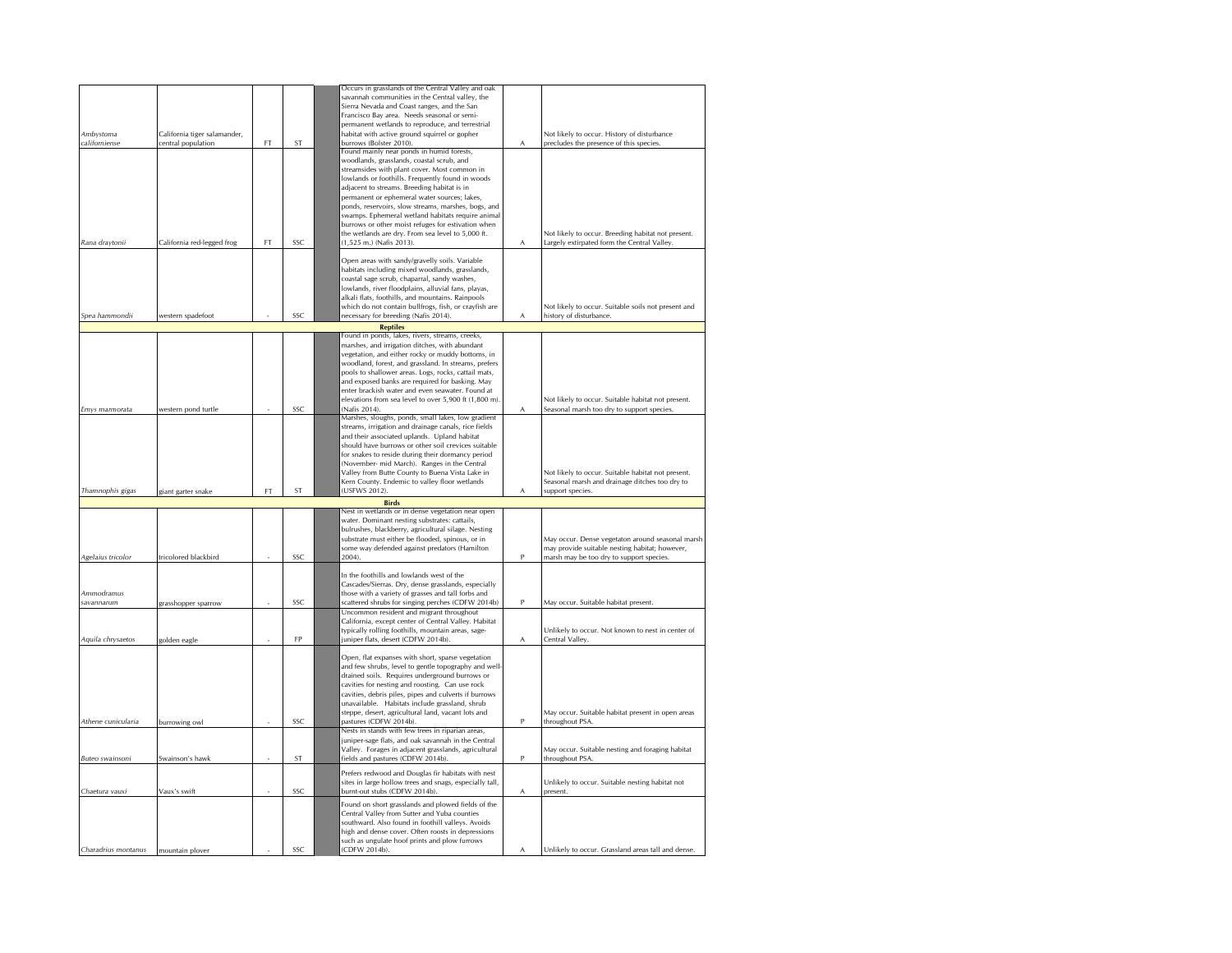| Circus cyaneus                       | northern harrier                           |    | SSC       | Nest on the ground in patches of dense, tall<br>vegetation in undisturbed areas. Breed and forage<br>in variety of open habitats such as marshes, wet<br>meadows, weedy borders of lakes, rivers and<br>steams, grasslands, pastures, croplands, sagebrush<br>flats and desert sinks (Shuford 2008).                              | $\mathsf A$    | Unlikely to occur due to disturbed nature of the<br>PSA.                                                          |
|--------------------------------------|--------------------------------------------|----|-----------|-----------------------------------------------------------------------------------------------------------------------------------------------------------------------------------------------------------------------------------------------------------------------------------------------------------------------------------|----------------|-------------------------------------------------------------------------------------------------------------------|
| Coccyzus americanus<br>occidentalis  | western yellow-billed cuckoo               | PT | SF        | Requires large, dense tracts of riparian woodland<br>with well-developed understories. Occurs in<br>deciduous trees or shrubs. Prefers willow, but will<br>also nest in orchards adiacent to streams in<br>Sacramento Valley. Restricted to moist habitats<br>along slow-moving waterways during breeding<br>season (CDFW 2014b). | A              | Unlikely to occur. Suitable habitat not present. Lack<br>of water in marsh precludes presence of this<br>species. |
|                                      |                                            |    |           | Riparian vegetation along streams and in wet                                                                                                                                                                                                                                                                                      |                |                                                                                                                   |
| Dendroica petechia<br>brewsteri      | vellow warbler                             |    | SSC       | meadows. Willow cover and Oregon ash important<br>predictors of abundance in northern California<br>CDFW 2014b).                                                                                                                                                                                                                  | A              | Unlikely to occur. Suitable habitat not present. Lack<br>of water in marsh precludes presence of this<br>species. |
| Elanus leucurus                      | white-tailed kite                          |    | <b>FP</b> | Typically nest in the upper third of trees that may<br>be 10-160 ft. (33-525 m.) tall. These can be open-<br>country trees growing in isolation, or at the edge of<br>or within a forest (Cornell 2013).                                                                                                                          | P              | May occur. Suitable nesting and foraging habitat<br>throughout PSA.                                               |
|                                      |                                            |    |           | In summer, occurs in and near wet meadow,                                                                                                                                                                                                                                                                                         |                |                                                                                                                   |
| <b>Crus</b> canadensis<br>canadensis | lesser sandhill crane                      |    | SSC       | shallow lacustrine, and fresh emergent wetland<br>habitats. In winter, frequents moist croplands with                                                                                                                                                                                                                             | Α              | Unlikely to occur. Suitable nesting habitat not<br>present.                                                       |
| Grus canadensis tabida               | greater sandhill crane                     |    | ST/FP     | rice or corn stubble, and open, emergent wetlands.<br>Prefers treeless plains. Nests in remote portions of<br>extensive wetlands or sometimes shortgrass prairies<br>CDFW 2014b).                                                                                                                                                 | $\overline{A}$ | Unlikely to occur. Suitable nesting habitat not<br>present.                                                       |
|                                      |                                            |    |           | Nest in early-successional riparian habitats with a                                                                                                                                                                                                                                                                               |                |                                                                                                                   |
| Icteria virens                       | yellow-breasted chat                       |    | SSC       | well-developed shrub layer and an open canopy.<br>Restricted to narrow border of streams, creeks,<br>sloughs and rivers. Often nest in dense thicket<br>plants such as blackberry and willow (Shuford<br>2008).                                                                                                                   | A              | Unlikely to occur. Suitable habitat not present. Lack<br>of water in marsh precludes presence of this<br>species. |
|                                      |                                            |    |           | Large, freshwater wetlands with dense emergent                                                                                                                                                                                                                                                                                    |                | Unlikely to occur. Suitable habitat not present. Lack<br>of water in marsh precludes presence of this             |
| Ixobrychus exilis                    | least bittern                              |    | SSC       | vegetation (CDFW 2014b).                                                                                                                                                                                                                                                                                                          | A              | species.                                                                                                          |
| Lanius ludovicianus                  | loggerhead shrike                          |    | SSC       | Breed in shrublands or open woodlands with a fair<br>amount of grass cover and areas of bare ground<br>Shuford 2008).                                                                                                                                                                                                             | P              | May occur. Suitable habitat present.                                                                              |
| Melospiza melodia                    | song sparrow ("Modesto"<br>population)     |    | SSC       | Breeds and winters in riparian, fresh or saline<br>emergent wetland, and wet meadows. Breeds in<br>riparian thickets of willows, other shrubs, vines, tall<br>herbs, and fresh or saline emergent vegetation<br>CDFW 2014b).                                                                                                      | А              | Unlikely to occur. Suitable habitat not present. Lack<br>of water in marsh precludes presence of this<br>species. |
| Progne subis                         | purple martin                              |    | SSC       | Woodland and forest habitats with numerous<br>suitable nest cavities, open air space above nest<br>sites, and aerial insect prey (Shuford 2008).                                                                                                                                                                                  | A              | Not likely to occur. Suitable habitat not present.                                                                |
|                                      |                                            |    |           | Riparian areas with sandy, vertical bluffs or<br>riverbanks. Also nest in earthen banks and bluffs, as                                                                                                                                                                                                                            |                |                                                                                                                   |
| Riparia riparia                      | bank swallow                               |    | ST        | well as sand and gravel pits (CDFW 2014b).<br>Nest and roost in colonies on open beaches, forage                                                                                                                                                                                                                                  | A              | Not likely to occur. Suitable habitat not present.                                                                |
| Sternula antillarum<br>browni        | California least tern                      | FE | SE/FP     | near shore ocean waters and in shallow estuaries ad<br>agoons (USFWS 2006).<br>Willows and other low, dense valley foothill                                                                                                                                                                                                       | Α              | Not likely to occur. Suitable habitat not present.                                                                |
| Vireo bellii pusillus                | least Bell's vireo                         | FE | <b>SE</b> | riparian habitat and lower portions of canyons.<br>Jsually found near water, but also inhabits thickets<br>along drv. intermittent streams. Ranges 0-2000 feet<br>(CDFW 2014b).                                                                                                                                                   | P              | May occur. Suitable habitat present.                                                                              |
| Xanthocephalus                       |                                            |    |           | Nest in marshes with tall, emergent vegetation (e.g.<br>tules and cattails) adjacent to deepwater (Shuford                                                                                                                                                                                                                        |                |                                                                                                                   |
| xanthocephalus                       | yellow-headed blackbird                    |    | SSC       | 2008).<br><b>Mammals</b>                                                                                                                                                                                                                                                                                                          | А              | Not likely to occur. Suitable habitat not present.                                                                |
|                                      |                                            |    |           | Roosting habitat includes forests and woodlands,                                                                                                                                                                                                                                                                                  |                |                                                                                                                   |
| Lasiurus blossevillii                | western red bat                            |    | SSC       | often in edge habitats adjacent to streams, fields, or<br>urban areas (CDFW 2014b).                                                                                                                                                                                                                                               | P              | May occur. Abandoned buildings provide suitable<br>habitat for this species.                                      |
| Taxidea taxus                        | American badger                            |    | SSC       | Open shrub, forest and herbaceous habitats with<br>friable soils. Associated with treeless regions,<br>prairies, park lands and cold desert areas. Range<br>includes most of California, except the North Coast<br>CDFW 2014b).                                                                                                   | P              | May occur. Suitable habitat present.                                                                              |
|                                      | Sources: CDFW 2014a, CNPS 2014, USFWS 2014 |    |           |                                                                                                                                                                                                                                                                                                                                   |                |                                                                                                                   |
| Federal & State Status               |                                            |    | Key       |                                                                                                                                                                                                                                                                                                                                   |                |                                                                                                                   |
| (FE) Federal Endangered              |                                            |    |           |                                                                                                                                                                                                                                                                                                                                   |                |                                                                                                                   |
| (FT) Federal Threatened              |                                            |    |           |                                                                                                                                                                                                                                                                                                                                   |                |                                                                                                                   |

| Sources: CDFW 2014a, CNPS 2014, USFWS 2014 |     |
|--------------------------------------------|-----|
|                                            | Kev |
| Federal & State Status                     |     |
| (FE) Federal Endangered                    |     |
| (FT) Federal Threatened                    |     |
| (FC) Federal Candidate                     |     |
| (FD) Federally Delisted                    |     |
|                                            |     |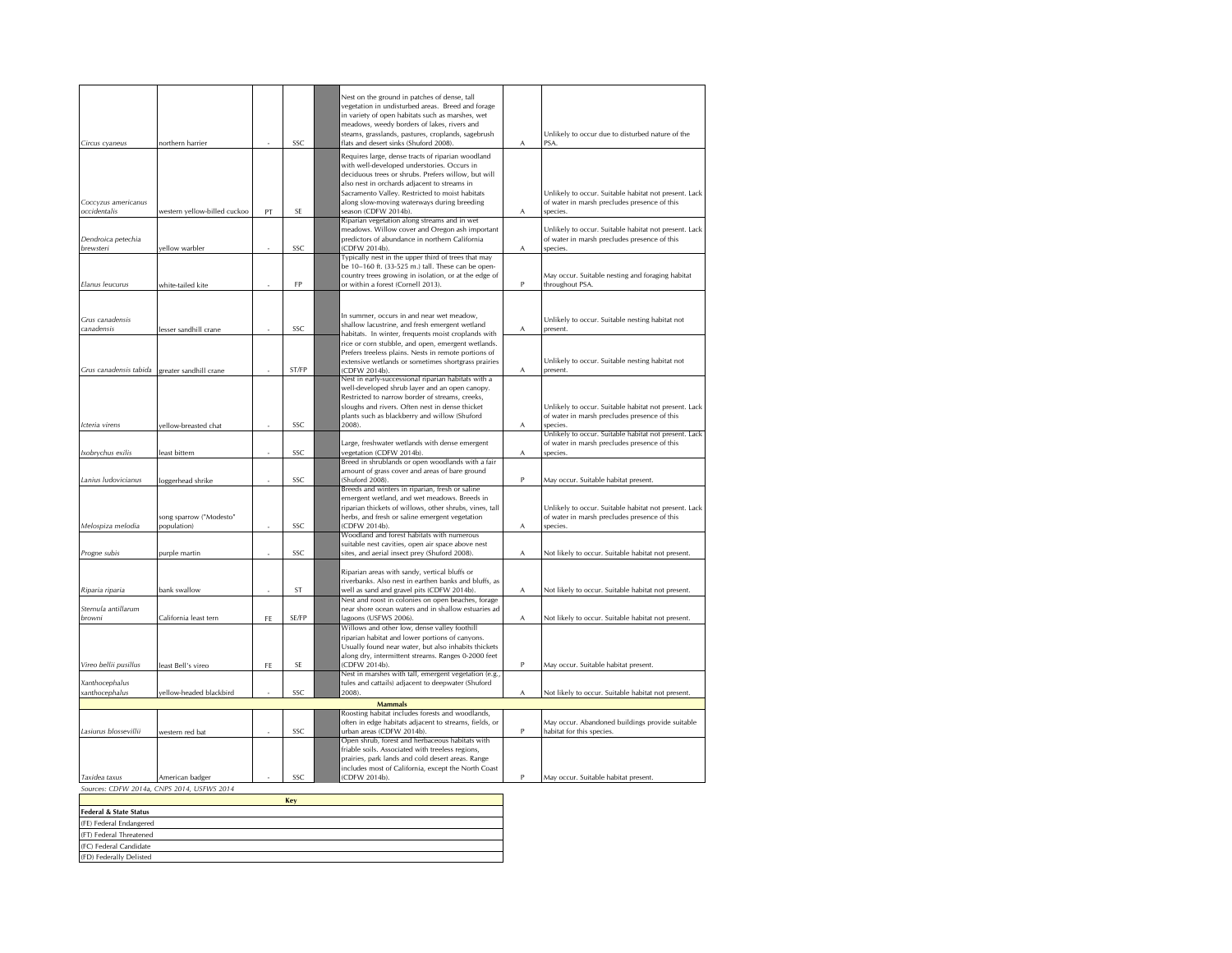| (FP) Fully Protected                                                          |
|-------------------------------------------------------------------------------|
| (SE) State Endangered                                                         |
| (ST) State Threatened                                                         |
| (SR) State Rare                                                               |
| (SSC) State Species of Special Concern                                        |
| (SCE) State Candidate Endangered                                              |
| (SCT) State Candidate Threatened                                              |
| <b>CNPS Rare Plant Rank</b>                                                   |
| <b>Rareness Ranks</b>                                                         |
| (1A) Presumed Extinct in California                                           |
| (1B) Rare, Threatened, or Endangered in California and Elsewhere              |
| (2B) Rare, Threatened, or Endangered in California, But More Common Elsewhere |
| <b>Threat Ranks</b>                                                           |
| (0.1) Seriously threatened in California                                      |
| (0.2) Fairly threatened in California                                         |
| (0.3) Not very threatened in California                                       |

#### **References**

Bolster, B.C. 2010. A Status Review of the California Tiger Salamander (Ambystoma californiense). Nongame Wildlife Program Report 210-4; Sacramento, CA.

Busby, P.J., T.C. Wainwright, G.J. Bryant, L.J. Lierheimer, R.S. Waples, F.W. Waknitz, and I.V. Lagomarsino. 1996. Status review of west coast steel head from Washington, Idaho, Oregon, and California. NOAA Technical Memor

California Department of Fish and Wildlife (CDFW). 2014a. California Natural Diversity Database – May 2014 update. CDFW Biogeographic Data Branch; Sacramento, CA.

--. 2014b. California Wildlife Habitat Relationships System Life History Accounts and Range Maps (online edition). CDFW Biogeographic Data Branch; Sacramento, CA. Accessed May 2014. Available at: http://www.dfg.ca.gov/biog

California Fish Website (CalFish). 2014. Hardhead (Mylopharodon conocephalus). UC Davis Division of Agriculture and Natural Resources; Davis, CA. Available at: http://calfish.ucdavis.edu/species/?uid=37&ds=241#

California Native Plant Society (CNPS). 2014. Inventory of Rare and Endangered Plants (online edition, v8-02). CNPS; Sacramento, CA. Accessed May 2014. Available at: http://www.rareplants.cnps.org/

Hamilton, W. J. 2004. Tricolored Blackbird (Agelaius tricolor). In The Riparian Bird Conservation Plan:a strategy for reversing the decline of riparian-associated birds in California. California Partners in Flight.

Kus, B. 2002. Least Bell's Vireo (Vireo bellii pusillus). In The Riparian Bird Conservation Plan: a strategy for reversing the decline of riparian-associated birds in California. California Partners in Flight.

Moyle, P.B., R.M. Yoshiyama, J.E. Williams, and E.D. Wikramamayake. 1995. Fish Species of Special Concern in California, 2nd Ed. CDFG and UC Davis; Sacramento, CA.

Myers, J.M, R.G. Kope, G.J. Bryant, D. Teel, L.J. Lierheimer, T.C Wainwright, W.S. Grant, F.W. Waknitz, K. Neely, S.T. Lindley, and R.S. Waples. 1998. Status review of Chinook salmon from Washington, Idaho, Oregon, and Cal

Nafis, Gary. 2014. California Herps: A Guide to Reptiles and Amphibians of California. Accessed May 2014. Available at: http://www.californiaherps.com/

National Marine Fisheries Service (NMFS). 2005. Green Sturgeon ( Acipenser medirostris) status review update. NMFS Southwest Fish Science Center; Santa Cruz, CA.

Shuford, W.D. and Gardali, T., editors. 2008. California Bird Species of Special Concem: A ranked assessment of species, subspecies, and distinct populations of birds of immediate conservation in California. Studies of Wes US Fish and Wildlife Service (USFWS). 1996a. Sacramento-San Joaquin Delta Native Fishes Recovery Plan. USFWS; Portland, OR.

———. 1999. Conservation Guidelines for the Valley Elderberry Longhorn Beetle. USFWS; Sacramento, CA.

———. 2005. Recovery Plan for Vernal Pool Ecosystems of California and Southern Oregon. USFWS; Portland, OR.

———. 2006. California Least Tern 5-Year Review. USFWS; Carlsbad, CA.

———. 2012. Giant Garter Snake (Thamnophis gigas) 5-Year Review: Summary and Evaluation. USFWS; Sacramento, CA.

———. 2014. Sacramento Fish & Wildlife Office Species Lists. Accessed May 2014. Available at: http://www.fws.gov/sacramento/es\_species/Lists/es\_species\_lists-form.cfm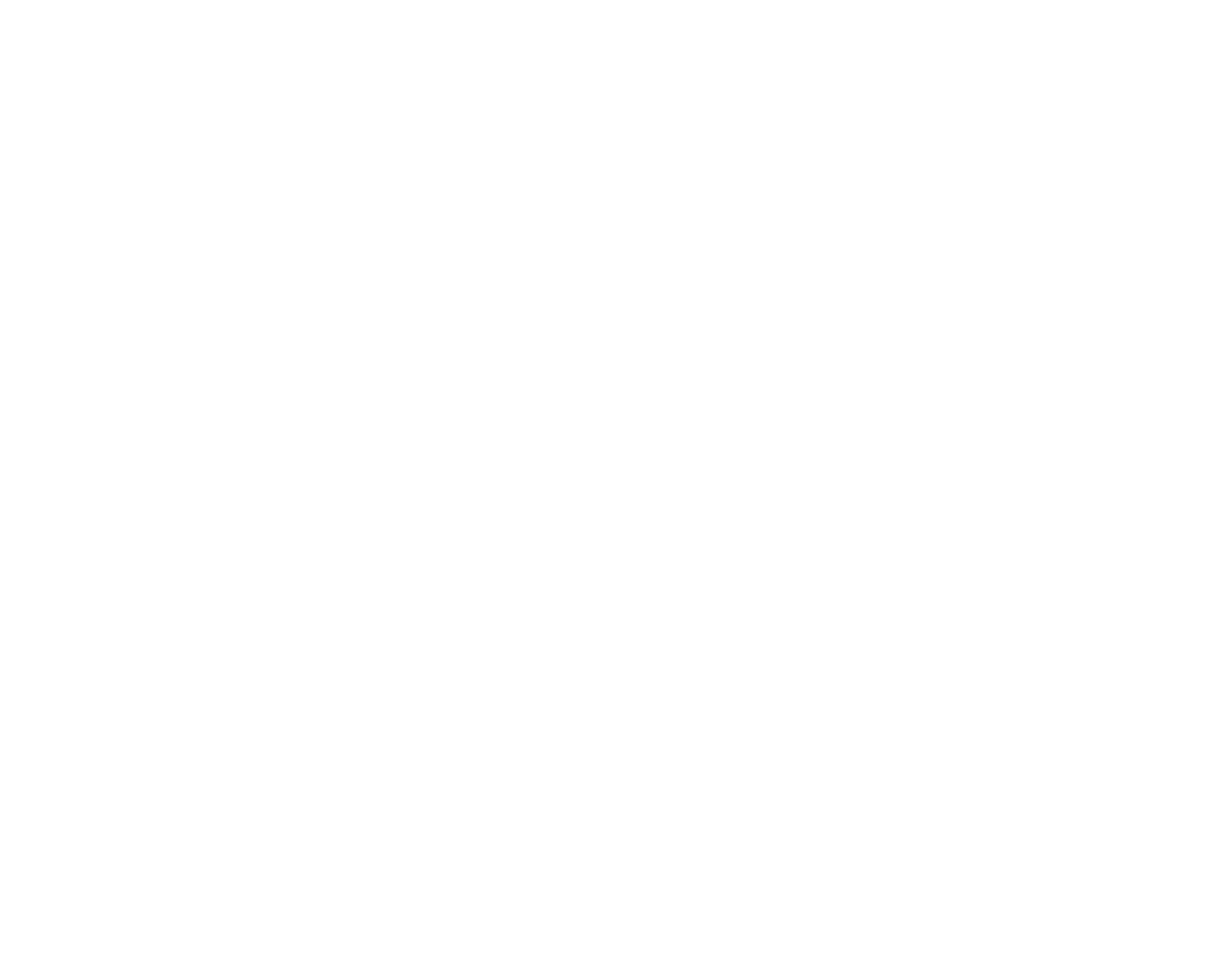| <b>Scientific Name</b>     | Common Name               | native? |
|----------------------------|---------------------------|---------|
| Achyrachaena mollis        | blow wives                | yes     |
| Allium sp.                 | onion                     | yes     |
| Amsinckia menziesii        | fiddleneck                | yes     |
| Asclepias fascicularis     | narrow leaf milkweed      | yes     |
| Avena fatua                | wild oats                 | no      |
| <b>Baccharis pilularis</b> | coyote brush              | yes     |
| Brassica nigra             | black mustard             | no      |
| Briza minor                | little rattlesnake grass  | no      |
| Brodiaea sp.               | brodiaea                  | yes     |
| <b>Bromus diandrus</b>     | ripgut brome              | no      |
| <b>Bromus hordeaceus</b>   | soft brome                | no      |
| Carduus pycnocephalus      | Italian thistle           | no      |
| Centauria solstitialis     | yellow star-thistle       | no      |
| Centromadia pungens        | common tarweed            | yes     |
| Chenopodium album          | lamb's quarters           | no      |
| Cichorium intybus          | chicory                   | no      |
| Conium maculatum           | poison hemlock            | no      |
| Convolvulus arvensis       | bindweed                  | no      |
| Croton setigerus           | turkey mullein            | yes     |
| Epilobium brachycarpum     | tall annual willowherb    | yes     |
| Erodium botrys             | broad leaf filaree        | no      |
| Erodium cicutarium         | redstem filaree           | no      |
| Eryngium sp.               | coyote thistle            | yes     |
| Eucalyptus sp.             | blue gum                  | no      |
| Festuca myuros             | rattail fescue            | no      |
| Festuca perennis           | Italian ryegrass          | no      |
| Foeniculum vulgare         | fennel                    | no      |
| Geranium dissectum         | cut-leaf geranium         | no      |
| Helminthotheca echioides   | bristly ox-tongue         | no      |
| Holocarpha sp.             | tarweed                   | yes     |
| Hordeum murinum            | foxtail barley            | no      |
| Hordeum marinum            | seaside barley            | no      |
| Juglands hindsii           | California black walnut   | yes     |
| Lactuca serriola           | prickly lettuce           | no      |
| Lasthenia glaberrima       | rayless goldfields        | yes     |
| Leontodon saxatilis        | hawkbit                   | no      |
| Lepidium latifolium        | perennial pepperweed      | no      |
| Lupinus bicolor            | dwarf lupine              | yes     |
| Lythrum portula            | spatulaleaf loosestrife   | no      |
| <b>Melilotus indicus</b>   | annual yellow sweetclover | no      |
| Olea europaea              | olive                     | no      |
| Persecaria sp.             | smartweed                 | unknown |
| Phalaris aquatica          | Harding grass             | no      |
| Phyla nodiflora            | turkey tangle fogfruit    | yes     |
| Plagiobothrys stipitatus   | slender popcorn flower    | yes     |
| Pogogyne zizyphoroides     | Sacramento mesamint       | yes     |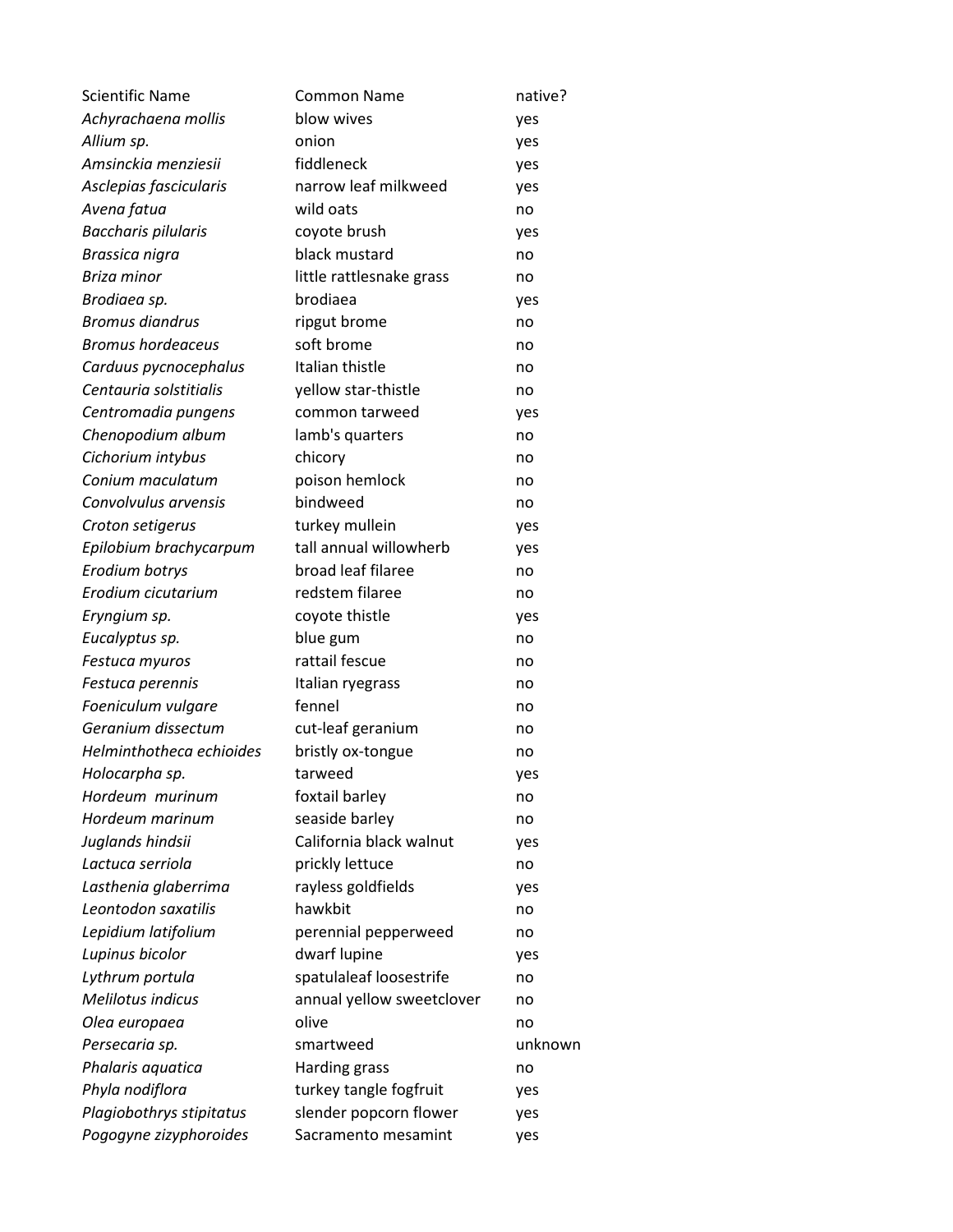| Polypogon monspeliensis  | rabbitsfoot grass    | no  |
|--------------------------|----------------------|-----|
| Populus fremontii        | Fremont's cottonwood | yes |
| Psilocarphus brevissimus | woolly marbles       | yes |
| Pyracantha angustifolia  | firethorn            | no  |
| Quercus Iobata           | valley oak           | yes |
| Ranunculus muricatus     | spinyfruit buttercup | no  |
| Raphanus sativus         | wild radish          | no  |
| Rubus armeniacus         | Himalayan blackberry | no  |
| Rumex crispus            | curly dock           | no  |
| Salix exigua             | narrowleaf willow    | yes |
| Salix laevigata          | red willow           | yes |
| Silybum marianum         | milk thistle         | no  |
| Sonchus asper            | sowthistle           | no  |
| Sorghum halepense        | Johnsongrass         | no  |
| Tamarix ramosissima      | tamarisk             | no  |
| Tragopogon porrifolium   | purple salsify       | no  |
| Trifolium hirtum         | rose clover          | no  |
| Veronica peregrina       | neckweed             | yes |
| Vicia villosa            | hairy vetch          | no  |
| Washingtonia filifera    | California fan palm  | yes |
| Xanthium strumarium      | cocklebur            | yes |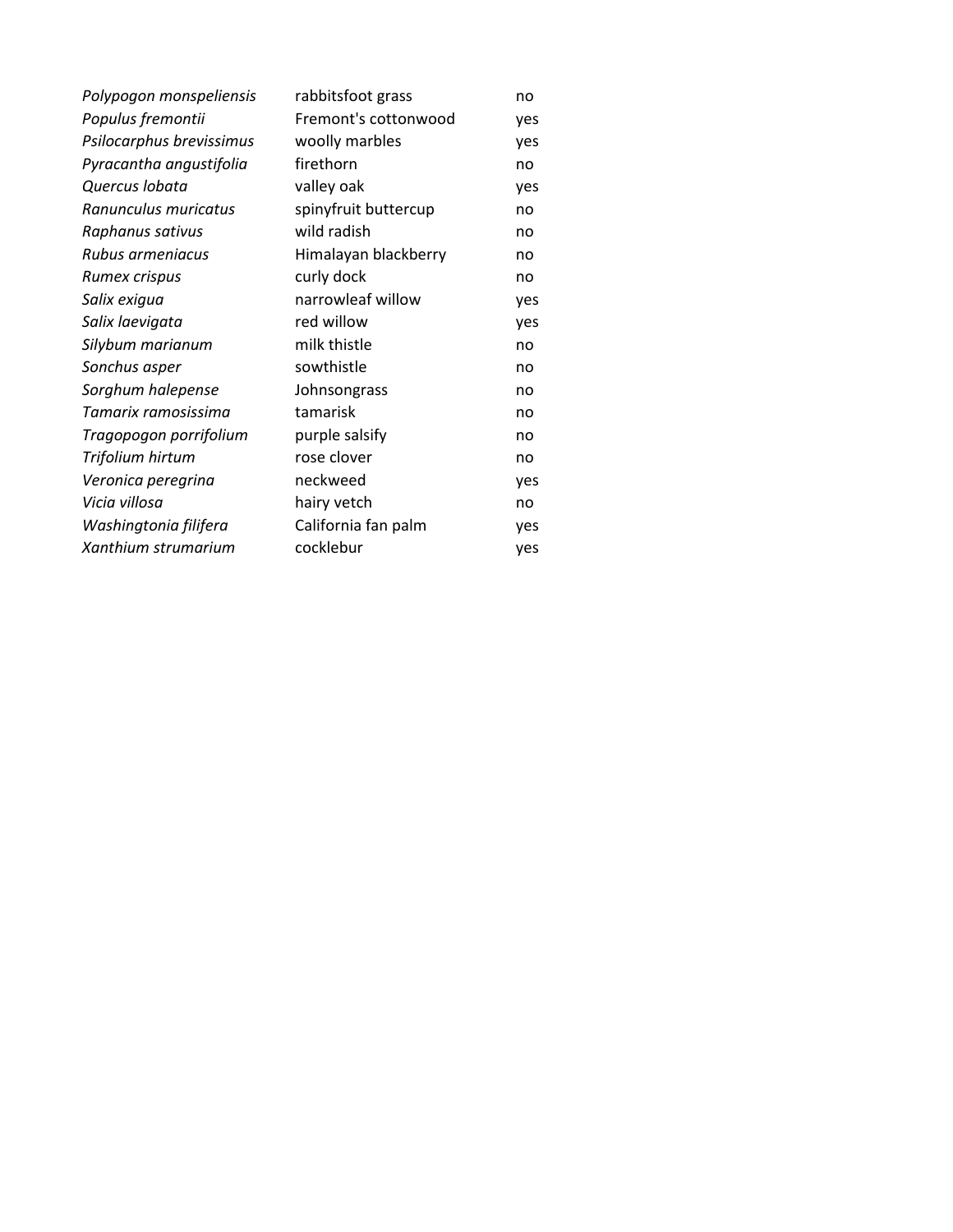

## **BIOLOGICAL MEMORANDUM**

| To:   | <b>CITY OF ELK GROVE</b>                                |
|-------|---------------------------------------------------------|
| From: | Leslie Parker                                           |
| Cc:   | Joyce Hunting, Patrick Hindmarsh                        |
| Date: | May 5, 2014                                             |
| RE:   | Civic Center Aquatic Complex Project: Rare Plant Survey |

#### **Project Description**

On May 2 and 19, 2014, a PMC botanist investigated parcels associated with the Civic Center Aquatic Complex project. A reconnaissance-level survey indicated the presence of urban, grassland, wetland and vernal pool habitats within the project footprint. Several special-status plants have the potential to occur in these habitats in the vicinity of the project:

- Ferris' milk-vetch (*Astragalus tener* var. *ferrissiae*, CNPS 1B)
- watershield (*Brasenia schreberi,* CNPS 2B)
- bristly sedge (*Carex comosa*, CNPS 2B)
- succulent owl's-clover (*Castilleja campestris* ssp. *succulent,* CNPS 1B)
- Bolander's water hemlock (*Cicuta maculate var. bolanderi,* CNPS 2B)
- Peruvian dodder (*Cuscuta obtusiflora var. glandulosa,* CNPS 2B)
- dwarf downingia (*Downingia pusilla,* CNPS 2B)
- Boggs Lake hedge-hyssop (*Gratiola heterosepala,* CA Endangered, CNPS 1B)
- wooly rose-mallow (*Hibiscus lasiocarpus,* CNPS 1B)
- Northern California black walnut (*Juglans hindsii,* CNPS 1B)
- Ahart's dwarf rush (*Juncus leiospermus var. ahartii*, CNPS 1B)
- Delta tule pea (*Lathyrus jepsonii var. jepsonii,* CNPS 1B)
- legenere (*Legenere limosa,* CNPS 1B)
- Heckard's pepper-grass (*Lepidium latipes var. heckardii,* CNPS 1B)
- Mason's lilaeopsis (*Lilaeopsis masonii,* CA Rare, CNPS 1B)
- Delta mudwort (*Limosella australis*, CNPS 2B)
- slender Orcutt grass (*Orcuttia tenuis*, CNPS 1B)
- Sacramento Orcutt grass (*Orcuttia viscid*, CNPS 1B)
- Sanford's arrowhead (*Sagittaria sanfordii,* CNPS 1B)
- marsh skullcap (*Scutellaria galericulata,* CNPS 2B)